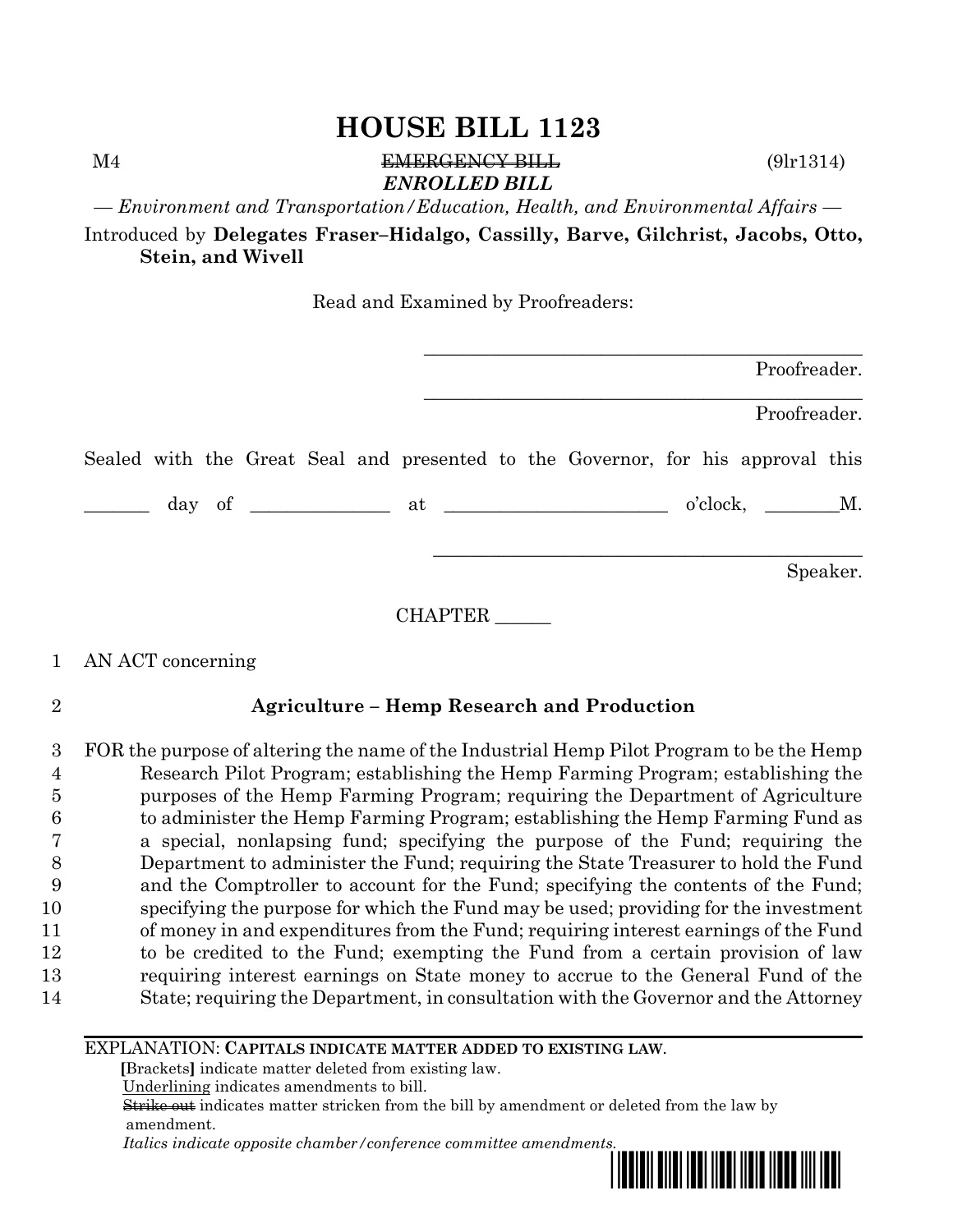General, to establish a certain plan for monitoring and regulating the production of hemp in the State; requiring the Department to submit a certain plan to the Secretary of the U.S. Department of Agriculture; requiring the Department to establish a procedure for licensing the production of hemp in accordance with a certain plan; authorizing the Department to set certain fees; requiring the Department to pay certain fees into the Fund; prohibiting a person from producing hemp in the State unless the person is licensed by the Department or the Secretary of the U.S. Department of Agriculture; requiring the Department to report certain violations to the Attorney General and the U.S. Attorney; requiring the Department to require a person to correct certain violations in a certain manner under certain circumstances; prohibiting a person from producing hemp in the State for a certain period of time for certain violations; requiring the Department to adopt certain regulations; requiring the Department to amend certain regulations, procedures, or applications under the Hemp Research Pilot Program under certain circumstances; declaring the intent of the General Assembly; providing for the application of certain provisions of this Act; altering certain definitions; defining certain terms; making a stylistic change; making conforming changes; *requiring the Department, in consultation with the Natalie M. LaPrade Medical Cannabis Commission, to adopt regulations to protect certain hemp growers and medical cannabis growers from the risk of cross–pollination;* making this Act an emergency measure; and generally relating to hemp research and hemp production.

- BY repealing and reenacting, without amendments,
- Article Criminal Law
- 24 Section 5–101(a) and  $(r)(1)$
- Annotated Code of Maryland
- (2012 Replacement Volume and 2018 Supplement)
- BY repealing and reenacting, with amendments,
- Article Criminal Law
- Section 5–101(r)(2)
- Annotated Code of Maryland
- (2012 Replacement Volume and 2018 Supplement)
- BY repealing and reenacting, with amendments,
- Article Agriculture
- Section 14–101 and 14–102 to be under the amended title "Title 14. Hemp"
- Annotated Code of Maryland
- (2016 Replacement Volume and 2018 Supplement)
- BY adding to
- Article Agriculture
- New subtitle designation "Subtitle 1. Definitions" immediately preceding Section 14–101; Section 14–201 to be under the new subtitle "Subtitle 2. Hemp Research Pilot Program"; and 14–301 through 14–309 to be under the new subtitle "Subtitle 3. Hemp Production"
- Annotated Code of Maryland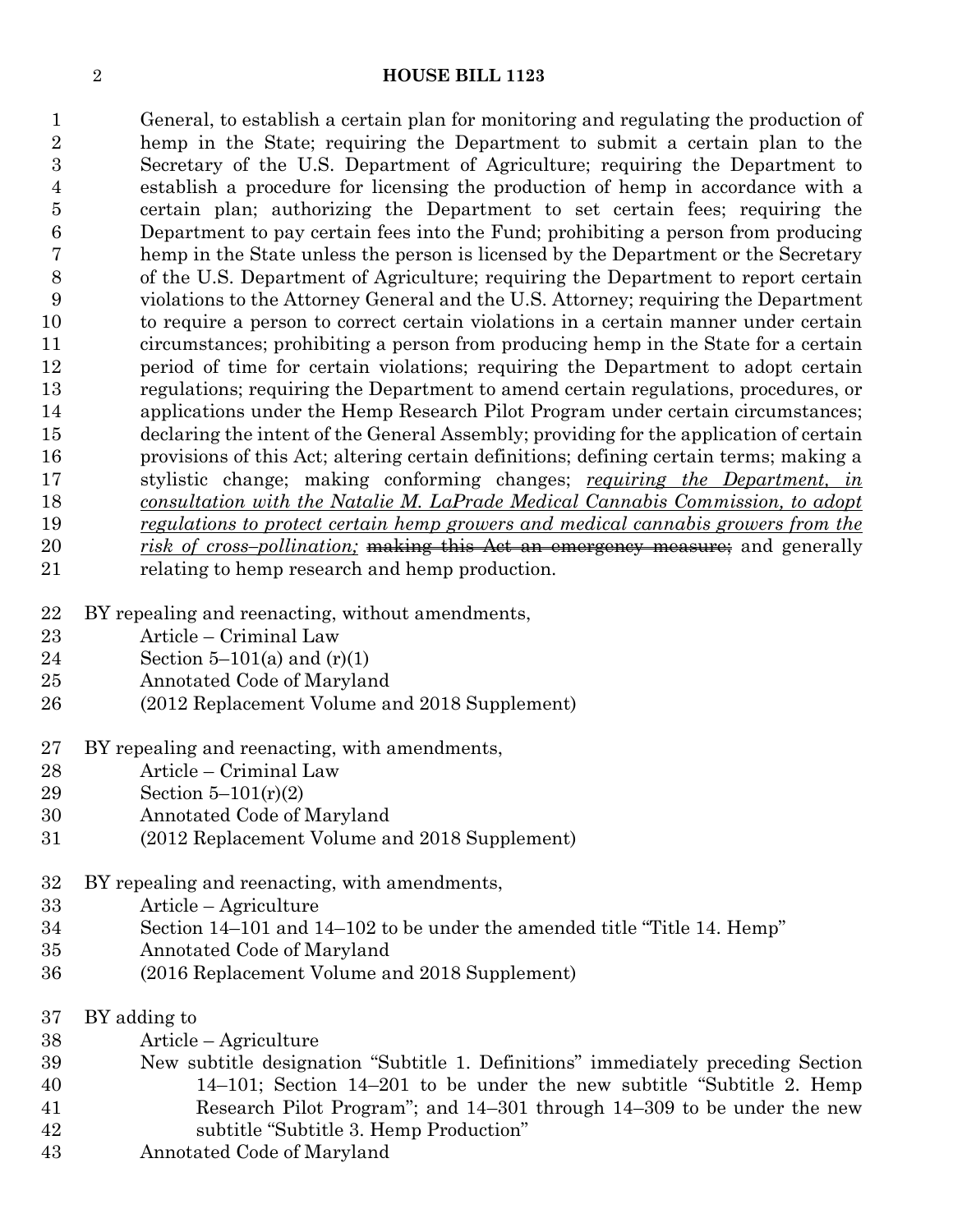| $\mathbf{1}$                                                                  |                                                                                                                                                                                                                    |     |                            | (2016 Replacement Volume and 2018 Supplement)                                                                                                                              |
|-------------------------------------------------------------------------------|--------------------------------------------------------------------------------------------------------------------------------------------------------------------------------------------------------------------|-----|----------------------------|----------------------------------------------------------------------------------------------------------------------------------------------------------------------------|
| $\boldsymbol{2}$<br>$\boldsymbol{3}$<br>$\overline{4}$<br>$\overline{5}$<br>6 |                                                                                                                                                                                                                    |     | Section $6 - 226(a)(2)(i)$ | BY repealing and reenacting, without amendments,<br>Article – State Finance and Procurement<br>Annotated Code of Maryland<br>(2015 Replacement Volume and 2018 Supplement) |
| 7<br>$8\,$<br>9<br>10<br>11                                                   | BY repealing and reenacting, with amendments,<br>Article – State Finance and Procurement<br>Section $6-226(a)(2)(ii)112$ , and 113.<br>Annotated Code of Maryland<br>(2015 Replacement Volume and 2018 Supplement) |     |                            |                                                                                                                                                                            |
| 12<br>13<br>14<br>15<br>16                                                    | BY adding to                                                                                                                                                                                                       |     |                            | Article – State Finance and Procurement<br>Section $6-226(a)(2)(ii)114$ .<br>Annotated Code of Maryland<br>(2015 Replacement Volume and 2018 Supplement)                   |
| 17<br>18                                                                      |                                                                                                                                                                                                                    |     |                            | SECTION 1. BE IT ENACTED BY THE GENERAL ASSEMBLY OF MARYLAND,<br>That the Laws of Maryland read as follows:                                                                |
| 19                                                                            |                                                                                                                                                                                                                    |     |                            | Article - Criminal Law                                                                                                                                                     |
| 20                                                                            | $5 - 101.$                                                                                                                                                                                                         |     |                            |                                                                                                                                                                            |
| 21                                                                            | (a)                                                                                                                                                                                                                |     |                            | In this title the following words have the meanings indicated.                                                                                                             |
| 22                                                                            | (r)                                                                                                                                                                                                                | (1) |                            | "Marijuana" means:                                                                                                                                                         |
| 23<br>24                                                                      | plant is growing;                                                                                                                                                                                                  |     | (i)                        | all parts of any plant of the genus Cannabis, whether or not the                                                                                                           |
| 25                                                                            |                                                                                                                                                                                                                    |     | (ii)                       | the seeds of the plant;                                                                                                                                                    |
| 26                                                                            |                                                                                                                                                                                                                    |     | (iii)                      | the resin extracted from the plant; and                                                                                                                                    |
| 27<br>28                                                                      |                                                                                                                                                                                                                    |     | (iv)                       | each compound, manufactured product, salt, derivative, mixture,<br>or preparation of the plant, its seeds, or its resin.                                                   |
| 29                                                                            |                                                                                                                                                                                                                    | (2) |                            | "Marijuana" does not include:                                                                                                                                              |
| 30                                                                            |                                                                                                                                                                                                                    |     | (i)                        | the mature stalks of the plant;                                                                                                                                            |
| 31                                                                            |                                                                                                                                                                                                                    |     | (ii)                       | fiber produced from the mature stalks;                                                                                                                                     |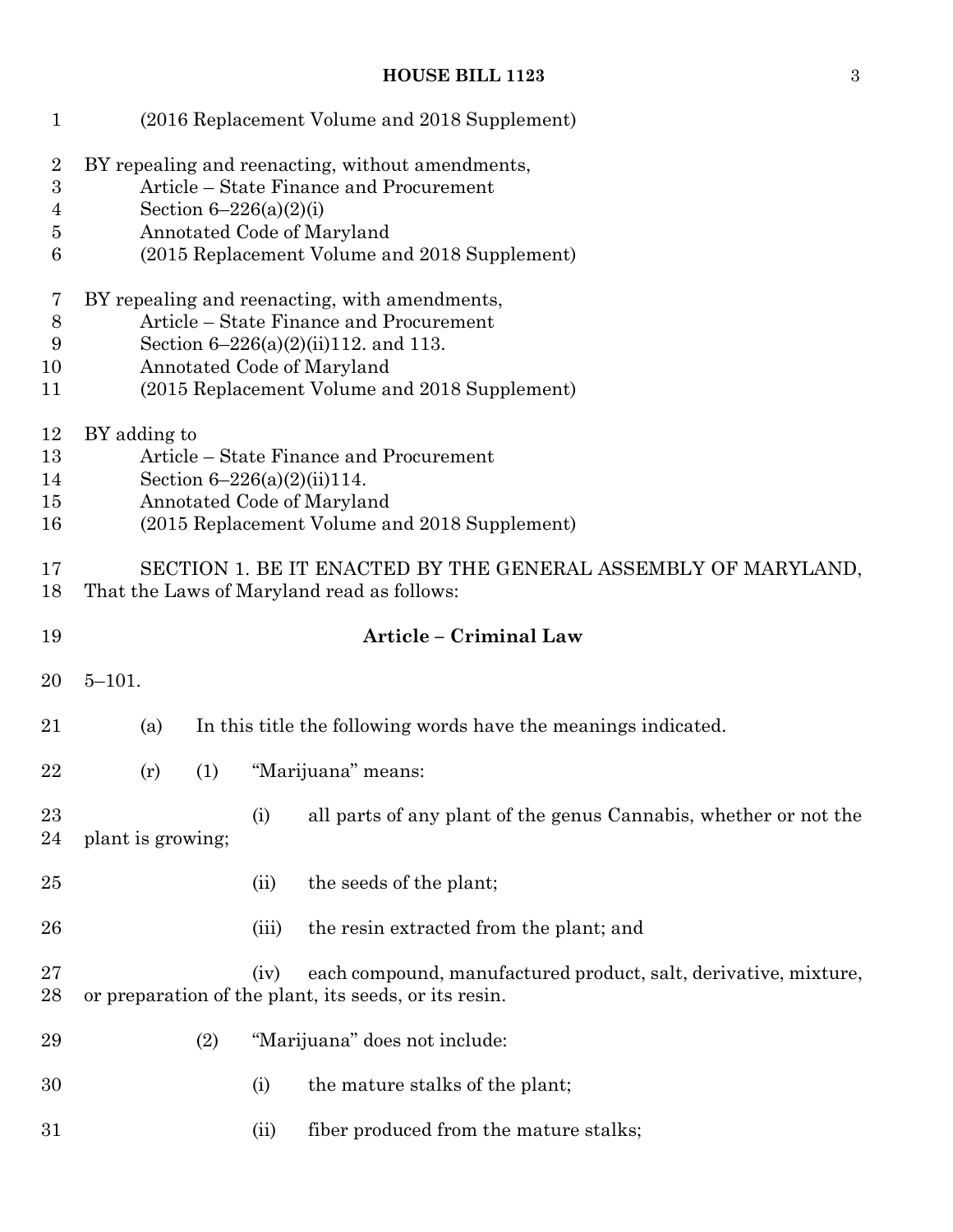|                                | <b>HOUSE BILL 1123</b><br>$\overline{4}$                                                                                                                                                                                                                                                                                                                 |
|--------------------------------|----------------------------------------------------------------------------------------------------------------------------------------------------------------------------------------------------------------------------------------------------------------------------------------------------------------------------------------------------------|
| $\mathbf{1}$                   | oil or cake made from the seeds of the plant;<br>(iii)                                                                                                                                                                                                                                                                                                   |
| $\overline{2}$<br>3            | except for resin, any other compound, manufactured product,<br>(iv)<br>salt, derivative, mixture, or preparation of the mature stalks, fiber, oil, or cake;                                                                                                                                                                                              |
| 4<br>5                         | the sterilized seed of the plant that is incapable of germination;<br>(v)<br>or                                                                                                                                                                                                                                                                          |
| 6<br>7<br>8<br>9               | [the plant Cannabis sativa L. and any part of such plant,<br>(vi)<br>whether growing or not, with a delta-9-tetrahydrocannabinol concentration that does not<br>exceed $0.3\%$ on a dry weight basis] HEMP AS DEFINED IN § 14-101 OF THE<br><b>AGRICULTURE ARTICLE.</b>                                                                                  |
| 10                             | Article - Agriculture                                                                                                                                                                                                                                                                                                                                    |
| 11                             | Title 14. [Industrial] Hemp.                                                                                                                                                                                                                                                                                                                             |
| 12                             | <b>SUBTITLE 1. DEFINITIONS.</b>                                                                                                                                                                                                                                                                                                                          |
| 13                             | $14 - 101.$                                                                                                                                                                                                                                                                                                                                              |
| 14                             | In this subtitle the following words have the meanings indicated.<br>(a)                                                                                                                                                                                                                                                                                 |
| 15<br>16                       | (a)<br>"Independent testing laboratory" has the meaning stated in $\S 13-3301$ of the<br>Health - General Article.                                                                                                                                                                                                                                       |
| 17<br>18                       | "FUND" MEANS THE HEMP FARMING FUND ESTABLISHED UNDER §<br>(B)<br>14-304 OF THIS TITLE.                                                                                                                                                                                                                                                                   |
| 19<br>20<br>$21\,$<br>22<br>23 | ["Industrial hemp"] "HEMP" means the plant Cannabis sativa L. and<br>(c)<br>(1)<br>part of [such] THAT plant, INCLUDING ALL DERIVATIVES, EXTRACTS,<br>any<br>CANNABINOIDS, ISOMERS, ACIDS, SALTS, AND SALTS OF ISOMERS, whether growing or<br>not, with a delta-9-tetrahydrocannabinol concentration that does not exceed 0.3% on a dry<br>weight basis. |
| 24<br>$25\,$<br>26             | ["Industrial hemp"] "HEMP" does not include any plant or part of a<br>(2)<br>plant intended for a use that is regulated under Title 13, Subtitle 33 of the Health – General<br>Article.                                                                                                                                                                  |
| $27\,$<br>28                   | "HEMP PRODUCT" MEANS A PRODUCT DERIVED FROM HEMP PRODUCED<br>(D)<br>IN ACCORDANCE WITH SUBTITLE 3 OF THIS TITLE.                                                                                                                                                                                                                                         |
| 29<br>30                       | "INDEPENDENT TESTING LABORATORY" HAS THE MEANING STATED IN<br>(E)<br>§13-3301 OF THE HEALTH - GENERAL ARTICLE.                                                                                                                                                                                                                                           |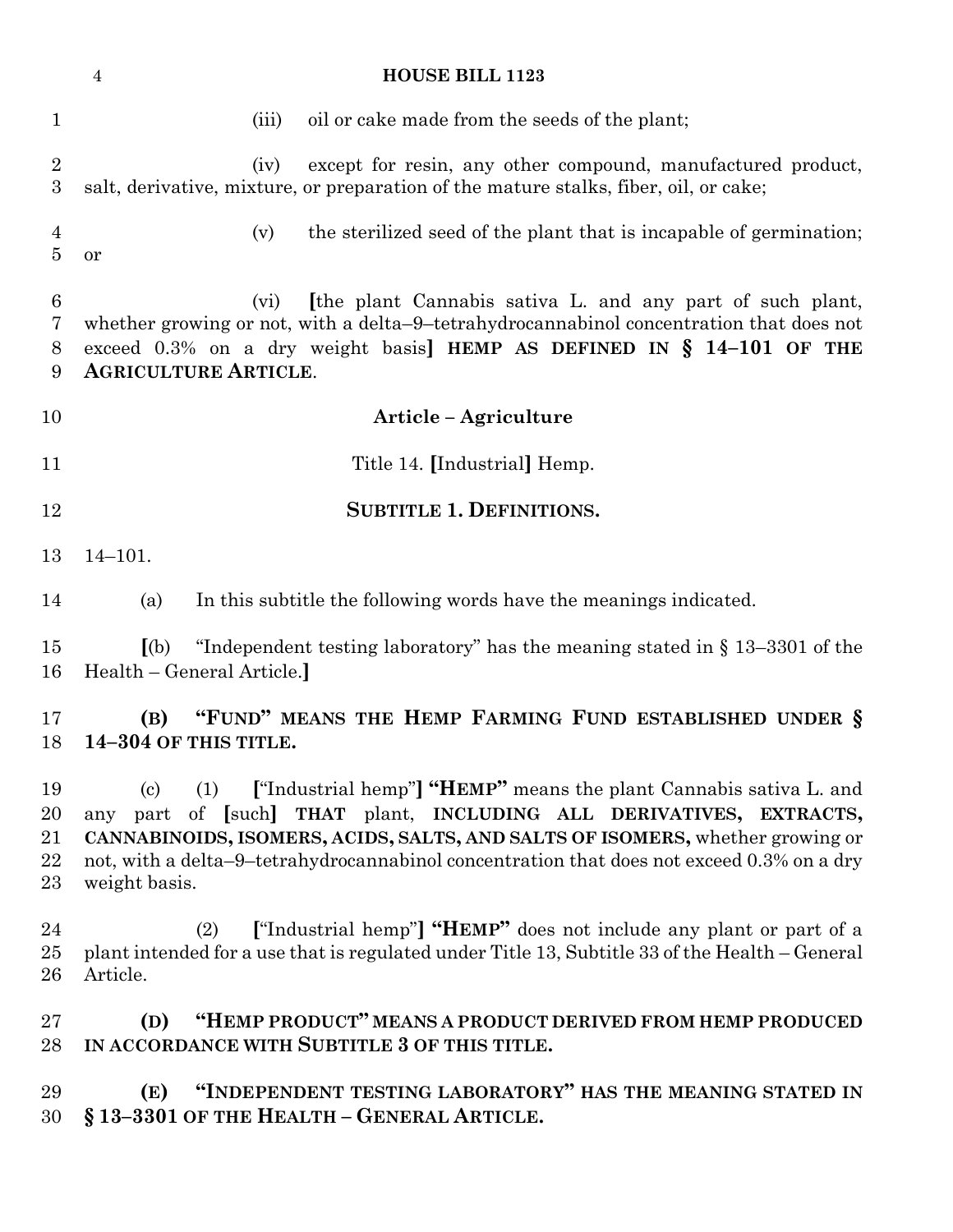**[**(d)**] (F)** "Institution of higher education" has the meaning stated in the federal Higher Education Act of 1965.

 **[**(e) "Program" means the Industrial Hemp Pilot Program established under § 14–102 of this subtitle.**]**

## **SUBTITLE 2. HEMP RESEARCH PILOT PROGRAM.**

**14–201.**

 **IN THIS SUBTITLE, "PROGRAM" MEANS THE HEMP RESEARCH PILOT PROGRAM.**

**[**14–102.**] 14–202.**

(a) There is **[**an Industrial**] A** Hemp **RESEARCH** Pilot Program.

 (b) The purpose of the Program is to authorize and facilitate the research of **[**industrial**]** hemp and any aspect of growing, cultivating, harvesting, processing, manufacturing, transporting, marketing, or selling **[**industrial**]** hemp for agricultural**[**, industrial,**]** or commercial purposes.

 (c) The Department or an institution of higher education that submits an application to the Department in a manner determined by the Department may grow, cultivate, harvest, process, manufacture, transport, market, or sell **[**industrial**]** hemp under the Program if the **[**industrial**]** hemp is grown or cultivated to further agricultural research or academic research purposes.

 (d) (1) The Department shall certify and register a site that will be used to grow or cultivate **[**industrial**]** hemp under the Program.

 (2) The Department may charge a fee of up to \$250 to certify and register a site that will be used to grow or cultivate **[**industrial**]** hemp.

- (e) In order to carry out the purpose of the Program:
- (1) To the extent necessary, the Department or an institution of higher education may contract with a person to grow or cultivate **[**industrial**]** hemp; and

 (2) A person that grows or cultivates **[**industrial**]** hemp under the Program may purchase or otherwise obtain seeds that produce plants that meet the definition of **[**"industrial**] "**hemp" under § 14–101 of this subtitle.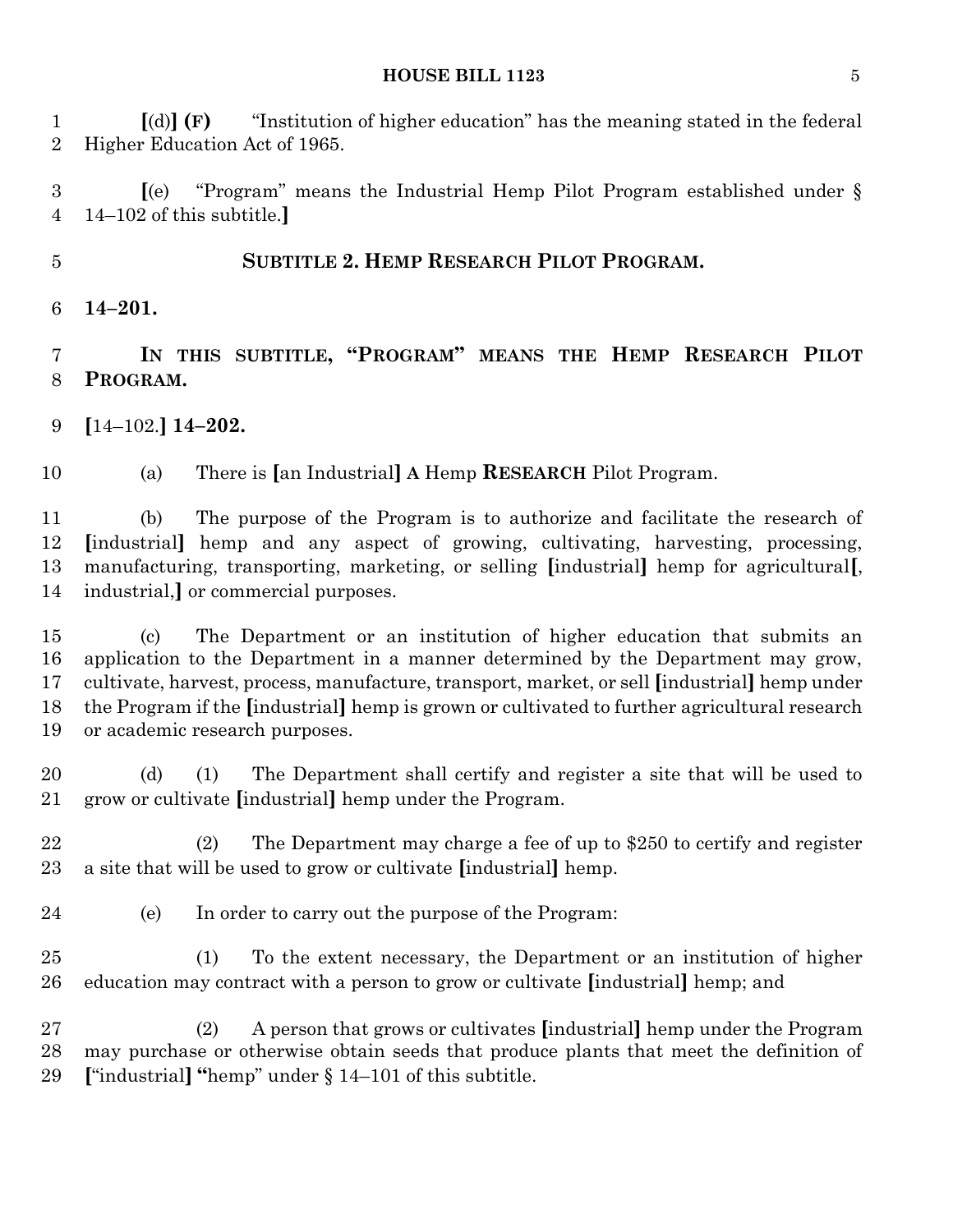| $\mathbf{1}$<br>$\overline{2}$<br>3 | In accordance with paragraph (2) of this subsection and subject to<br>(f)<br>(1)<br>paragraphs (3) and (4) of this subsection, a person that grows or cultivates [industrial]<br>hemp under the Program shall:                                                |
|-------------------------------------|---------------------------------------------------------------------------------------------------------------------------------------------------------------------------------------------------------------------------------------------------------------|
| $\overline{4}$<br>5                 | Verify that the plants grown or cultivated by the person meet the<br>(i)<br>definition of ["industrial] "hemp" under $\S$ 14–101 of this subtitle;                                                                                                            |
| 6<br>7                              | Maintain all records of verification at the site that is used to grow<br>(ii)<br>or cultivate [industrial] hemp; and                                                                                                                                          |
| $8\,$                               | Make all records available for inspection by:<br>(iii)                                                                                                                                                                                                        |
| 9                                   | The Department; or<br>1.                                                                                                                                                                                                                                      |
| 10<br>11                            | 2.<br>The institution of higher education that contracted with<br>the person under subsection (e)(1) of this section to grow or cultivate [industrial] hemp.                                                                                                  |
| 12                                  | (2)<br>The verification required under this subsection shall include:                                                                                                                                                                                         |
| 13<br>14                            | Documentation from an independent<br>testing<br>(i)<br>laboratory<br>registered under $\S 13-3311$ of the Health – General Article; or                                                                                                                        |
| $15\,$<br>16<br>17                  | Documentation from the institution of higher education that<br>(ii)<br>contracted with the person under subsection $(e)(1)$ of this section to grow or cultivate<br>[industrial] hemp.                                                                        |
| 18<br>19<br>20                      | An independent testing laboratory or an institution of higher education<br>(3)<br>that provides verification documentation under paragraph (2) of this subsection shall<br>conduct on-site inspections to perform the testing necessary for the verification. |
| $21\,$<br>22                        | The frequency of the verification required under this subsection shall<br>(4)<br>be determined by:                                                                                                                                                            |
| 23                                  | The Department; or<br>(i)                                                                                                                                                                                                                                     |
| 24<br>25                            | The institution of higher education that contracted with a person<br>(ii)<br>under subsection $(e)(1)$ of this section to grow or cultivate [industrial] hemp.                                                                                                |
| 26                                  | Notwithstanding any other provision of law:<br>(g)                                                                                                                                                                                                            |
| $27\,$<br>28                        | [Industrial hemp] <b>HEMP</b> grown or cultivated under the Program is an<br>(1)<br>agricultural product that may be:                                                                                                                                         |
| 29                                  | Possessed in the State; and<br>(i)                                                                                                                                                                                                                            |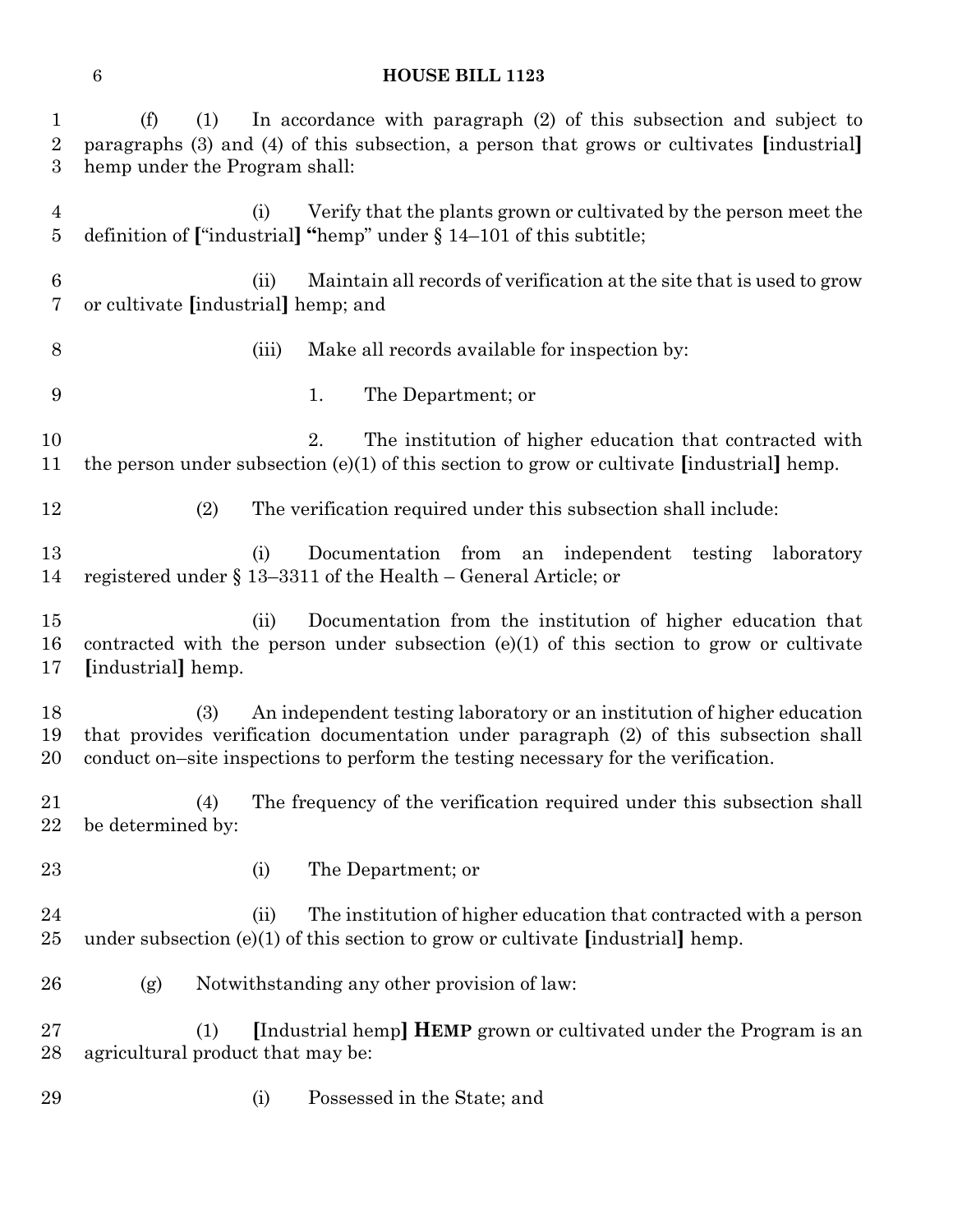| $\mathbf{1}$<br>$\overline{2}$ | Sold, distributed, transported, marketed, or processed in the<br>(ii)<br>State or outside the State; and                                                                                                                                                                                  |
|--------------------------------|-------------------------------------------------------------------------------------------------------------------------------------------------------------------------------------------------------------------------------------------------------------------------------------------|
| 3<br>4<br>$\overline{5}$       | [Industrial hemp] <b>HEMP</b> grown, cultivated, and harvested in a state<br>(2)<br>that authorizes the growth, cultivation, and harvesting of [industrial] hemp may be<br>processed, manufactured, transported, marketed, or sold in the State under the Program.                        |
| 6<br>7<br>8<br>9               | The Department or an institution of higher education may collect and publish<br>(h)<br>data and research on [industrial] hemp, including data and research on the growth,<br>cultivation, production, and processing of [industrial] hemp and products derived from<br>[industrial] hemp. |
| 10                             | (i)<br>The Department shall adopt regulations to carry out this subtitle.                                                                                                                                                                                                                 |
| 11                             | <b>SUBTITLE 3. HEMP PRODUCTION.</b>                                                                                                                                                                                                                                                       |
| 12                             | $14 - 301.$                                                                                                                                                                                                                                                                               |
| 13                             | IN THIS SUBTITLE, "PROGRAM" MEANS THE HEMP FARMING PROGRAM.                                                                                                                                                                                                                               |
| 14                             | $14 - 302.$                                                                                                                                                                                                                                                                               |
| 15                             | IT IS THE INTENT OF THE GENERAL ASSEMBLY THAT:                                                                                                                                                                                                                                            |
| 16                             | (1)<br>HEMP BE ESTABLISHED AS AN AGRICULTURAL COMMODITY;                                                                                                                                                                                                                                  |
| 17                             | (2)<br>HEMP PRODUCED IN ACCORDANCE WITH THIS SUBTITLE MAY BE:                                                                                                                                                                                                                             |
| 18                             | POSSESSED IN THE STATE; AND<br>(I)                                                                                                                                                                                                                                                        |
| 19<br>20                       | SOLD, DISTRIBUTED, TRANSPORTED, MARKETED,<br>(II)<br>MANUFACTURED, OR PROCESSED IN THE STATE OR OUTSIDE THE STATE; AND                                                                                                                                                                    |
| 21<br>22<br>23                 | (3)<br>HEMP PRODUCED OUTSIDE THE STATE IN A STATE THAT<br>AUTHORIZES THE PRODUCTION OF HEMP MAY BE SOLD, DISTRIBUTED,<br>TRANSPORTED, MARKETED, MANUFACTURED, OR PROCESSED IN THE STATE.                                                                                                  |
| 24                             | $14 - 303.$                                                                                                                                                                                                                                                                               |
| 25                             | THERE IS A HEMP FARMING PROGRAM.<br>(A)                                                                                                                                                                                                                                                   |
| 26                             | THE PURPOSE OF THE PROGRAM IS TO:<br>(B)                                                                                                                                                                                                                                                  |
| $27\,$                         | PROMOTE THE PRODUCTION OF HEMP IN THE STATE;<br>(1)                                                                                                                                                                                                                                       |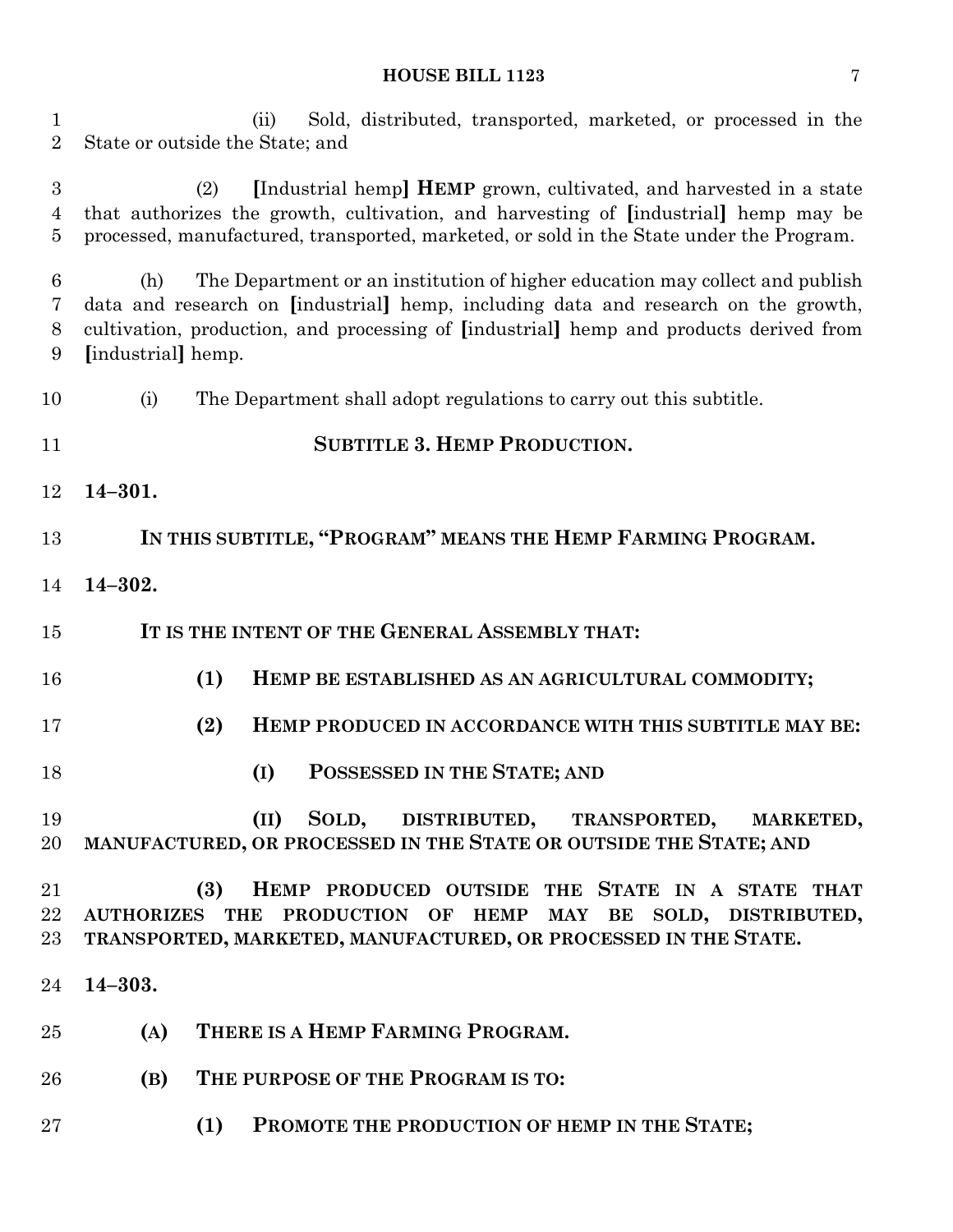|                               | 8                | <b>HOUSE BILL 1123</b>                                                                                                           |
|-------------------------------|------------------|----------------------------------------------------------------------------------------------------------------------------------|
| $\mathbf 1$<br>$\overline{2}$ |                  | (2)<br>PROMOTE THE COMMERCIAL SALE OF HEMP PRODUCTS IN THE<br><b>STATE OR OUTSIDE THE STATE;</b>                                 |
| 3<br>$\overline{4}$           |                  | (3)<br>FACILITATE THE RESEARCH OF HEMP AND HEMP PRODUCTS<br>BETWEEN INSTITUTIONS OF HIGHER EDUCATION AND THE PRIVATE SECTOR; AND |
| $\overline{5}$<br>6           | STATE.           | (4)<br>MONITOR AND REGULATE THE PRODUCTION OF HEMP IN THE                                                                        |
| 7                             | (C)              | THE DEPARTMENT SHALL ADMINISTER THE PROGRAM.                                                                                     |
| 8                             | $14 - 304.$      |                                                                                                                                  |
| 9                             | (A)              | THERE IS A HEMP FARMING FUND.                                                                                                    |
| 10<br>11                      | (B)              | THE PURPOSE OF THE FUND IS TO DEFRAY THE<br><b>COSTS</b><br>OF<br>ADMINISTERING AND ENFORCING THE PROGRAM.                       |
| 12                            | (C)              | THE DEPARTMENT SHALL ADMINISTER THE FUND.                                                                                        |
| 13<br>14                      | (D)              | (1) THE FUND IS A SPECIAL, NONLAPSING FUND THAT IS NOT<br>SUBJECT TO §7-302 OF THE STATE FINANCE AND PROCUREMENT ARTICLE.        |
| 15<br>16                      |                  | THE STATE TREASURER SHALL HOLD THE FUND SEPARATELY,<br>(2)<br>AND THE COMPTROLLER SHALL ACCOUNT FOR THE FUND.                    |
| 17                            | (E)              | THE FUND CONSISTS OF:                                                                                                            |
| 18<br>19                      | <b>SUBTITLE;</b> | (1)<br>REVENUE DISTRIBUTED TO THE FUND UNDER § 14-306 OF THIS                                                                    |
| 20                            |                  | MONEY APPROPRIATED IN THE STATE BUDGET TO THE FUND;<br>(2)                                                                       |
| 21                            |                  | (3)<br><b>INTEREST EARNINGS OF THE FUND; AND</b>                                                                                 |
| 22<br>$23\,$                  |                  | (4)<br>ANY OTHER MONEY FROM ANY OTHER SOURCE ACCEPTED FOR<br>THE BENEFIT OF THE FUND.                                            |
| 24<br>$25\,$                  | (F)              | THE FUND MAY BE USED ONLY FOR THE COSTS ASSOCIATED WITH<br>ADMINISTERING AND ENFORCING THE PROGRAM.                              |
| 26<br>$27\,$                  |                  | (G) (1) THE STATE TREASURER SHALL INVEST THE MONEY OF THE FUND<br>IN THE SAME MANNER AS OTHER STATE MONEY MAY BE INVESTED.       |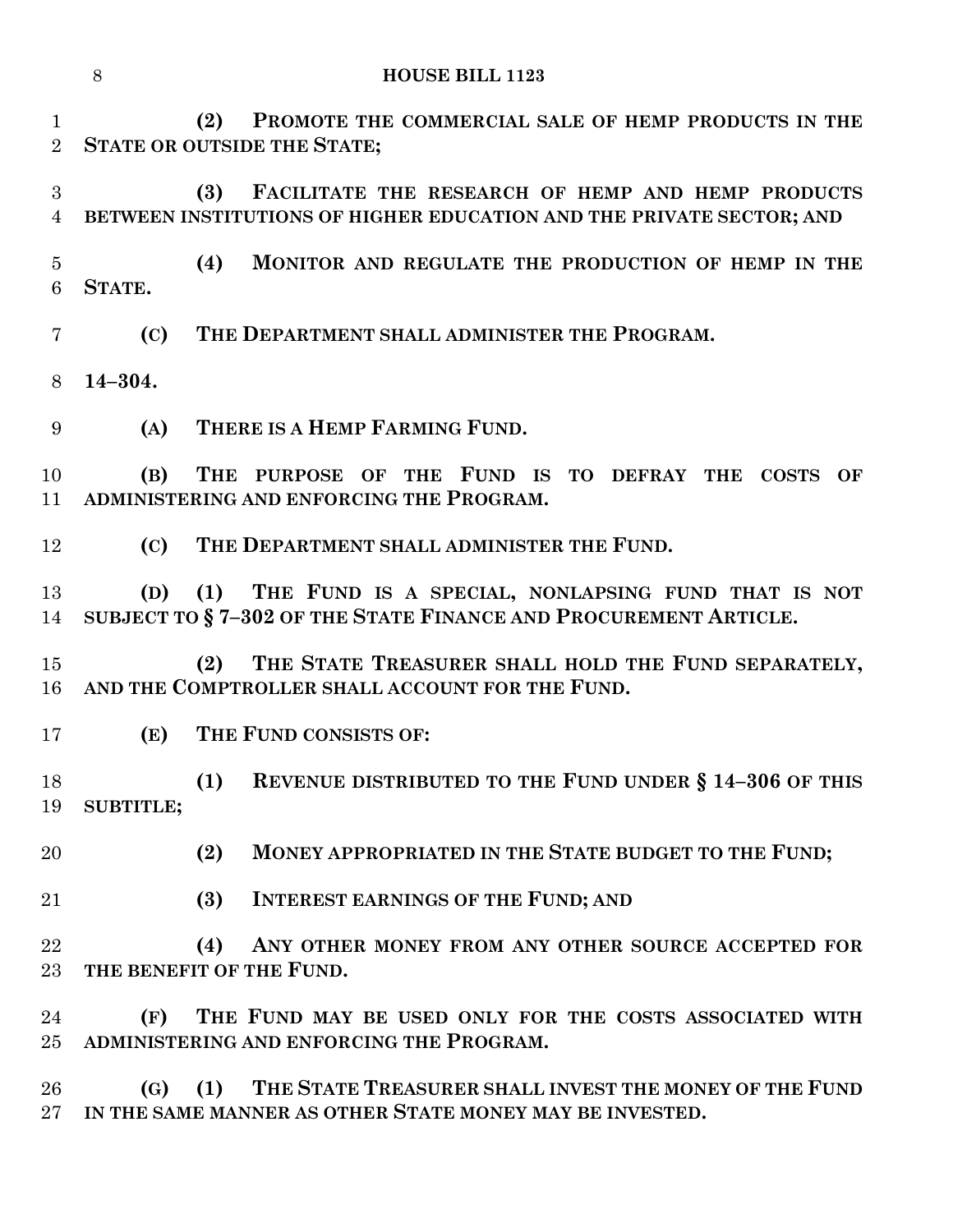**(2) ANY INTEREST EARNINGS OF THE FUND SHALL BE CREDITED TO THE FUND. 14–305.**

 **(A) THE DEPARTMENT, IN CONSULTATION WITH THE GOVERNOR AND THE ATTORNEY GENERAL, SHALL ESTABLISH A PLAN FOR MONITORING AND REGULATING THE PRODUCTION OF HEMP IN THE STATE.**

 **(B) (1) THE PLAN REQUIRED UNDER SUBSECTION (A) OF THIS SECTION SHALL INCLUDE:**

 **(I) A PRACTICE TO MAINTAIN, FOR A PERIOD OF NOT LESS THAN 3 CALENDAR YEARS, RELEVANT INFORMATION REGARDING THE LAND ON WHICH HEMP IS PRODUCED, INCLUDING A LEGAL DESCRIPTION OF THE LAND;**

 **(II) A PROCEDURE FOR TESTING, USING POSTDECARBOXYLATION OR ANOTHER SIMILARLY RELIABLE METHOD, THE DELTA–9–TETRAHYDROCANNABINOL CONCENTRATION LEVELS OF HEMP PRODUCED IN THE STATE;**

**(III) A PROCEDURE FOR THE EFFECTIVE DISPOSAL OF:**

 **1. PLANTS, WHETHER GROWING OR NOT, THAT ARE PRODUCED IN VIOLATION OF THIS SUBTITLE; AND**

 **2. PRODUCTS DERIVED FROM PLANTS THAT ARE PRODUCED IN VIOLATION OF THIS SUBTITLE;**

**(IV) A PROCEDURE FOR THE ENFORCEMENT OF THIS SUBTITLE;**

 **(V) A PROCEDURE FOR CONDUCTING ANNUAL INSPECTIONS THAT INCLUDE, AT A MINIMUM, A RANDOM SAMPLE OF HEMP PRODUCERS TO VERIFY THAT HEMP IS BEING PRODUCED IN ACCORDANCE WITH THIS SUBTITLE;**

 **(VI) A PROCEDURE FOR SUBMITTING TO THE SECRETARY OF THE U.S. DEPARTMENT OF AGRICULTURE WITHIN 30 DAYS OF RECEIPT BY THE DEPARTMENT:**

 **1. THE CONTACT INFORMATION FOR EACH PERSON LICENSED TO PRODUCE HEMP;**

 **2. THE LEGAL DESCRIPTION OF THE LAND ON WHICH HEMP IS PRODUCED; AND**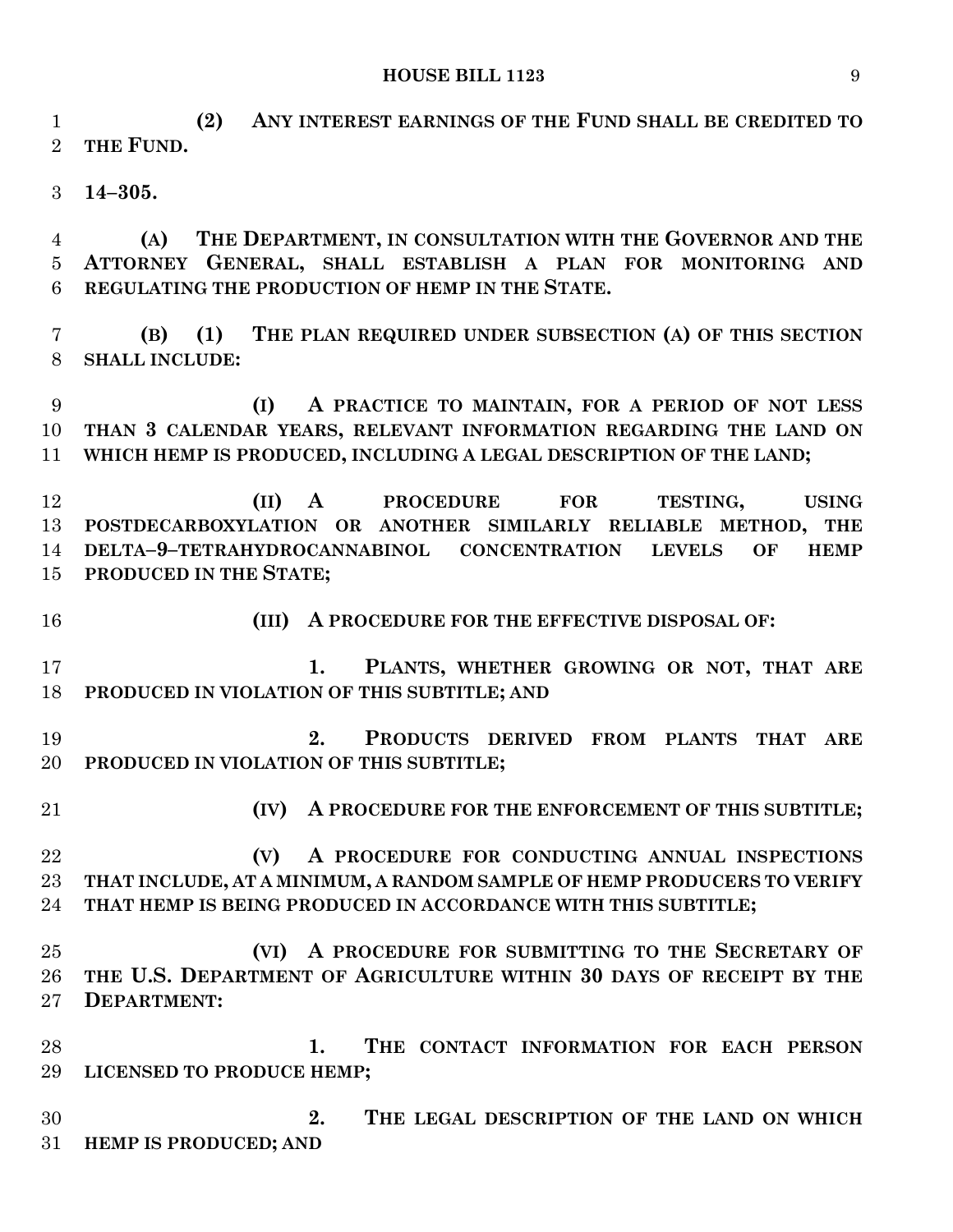**3. THE STATUS OF EACH LICENSE AND ANY CHANGES TO** 

 **(VII) A CERTIFICATION THAT THE STATE HAS THE RESOURCES AND PERSONNEL TO CARRY OUT THE PRACTICES AND PROCEDURES REQUIRED UNDER THE PLAN. (2) THE PLAN REQUIRED UNDER SUBSECTION (A) OF THIS SECTION MAY INCLUDE ANY OTHER PRACTICE OR PROCEDURE THAT IS CONSISTENT WITH FEDERAL LAW. (C) (1) THE DEPARTMENT SHALL SUBMIT THE PLAN REQUIRED UNDER SUBSECTION (A) OF THIS SECTION TO THE SECRETARY OF THE U.S. DEPARTMENT OF AGRICULTURE FOR APPROVAL. (2) IF THE SECRETARY OF THE U.S. DEPARTMENT OF AGRICULTURE DOES NOT APPROVE THE PLAN SUBMITTED UNDER PARAGRAPH (1) OF THIS SUBSECTION, THE DEPARTMENT SHALL: (I) AMEND THE PLAN; AND (II) SUBMIT THE AMENDED PLAN TO THE SECRETARY OF THE U.S. DEPARTMENT OF AGRICULTURE. 14–306. (A) THE DEPARTMENT SHALL ESTABLISH A PROCEDURE FOR LICENSING THE PRODUCTION OF HEMP IN ACCORDANCE WITH THE PLAN ESTABLISHED UNDER § 14–305 OF THIS SUBTITLE. (B) THE DEPARTMENT MAY SET REASONABLE FEES FOR THE ISSUANCE AND RENEWAL OF LICENSES AND OTHER SERVICES THE DEPARTMENT PROVIDES UNDER THIS SUBTITLE. (C) THE DEPARTMENT SHALL PAY ALL FUNDS COLLECTED UNDER THIS SECTION INTO THE FUND. 14–307. THE DEPARTMENT SHALL ADOPT REGULATIONS TO CARRY OUT THIS SUBTITLE. 14–308.**

**THE STATUS OF A LICENSE; AND**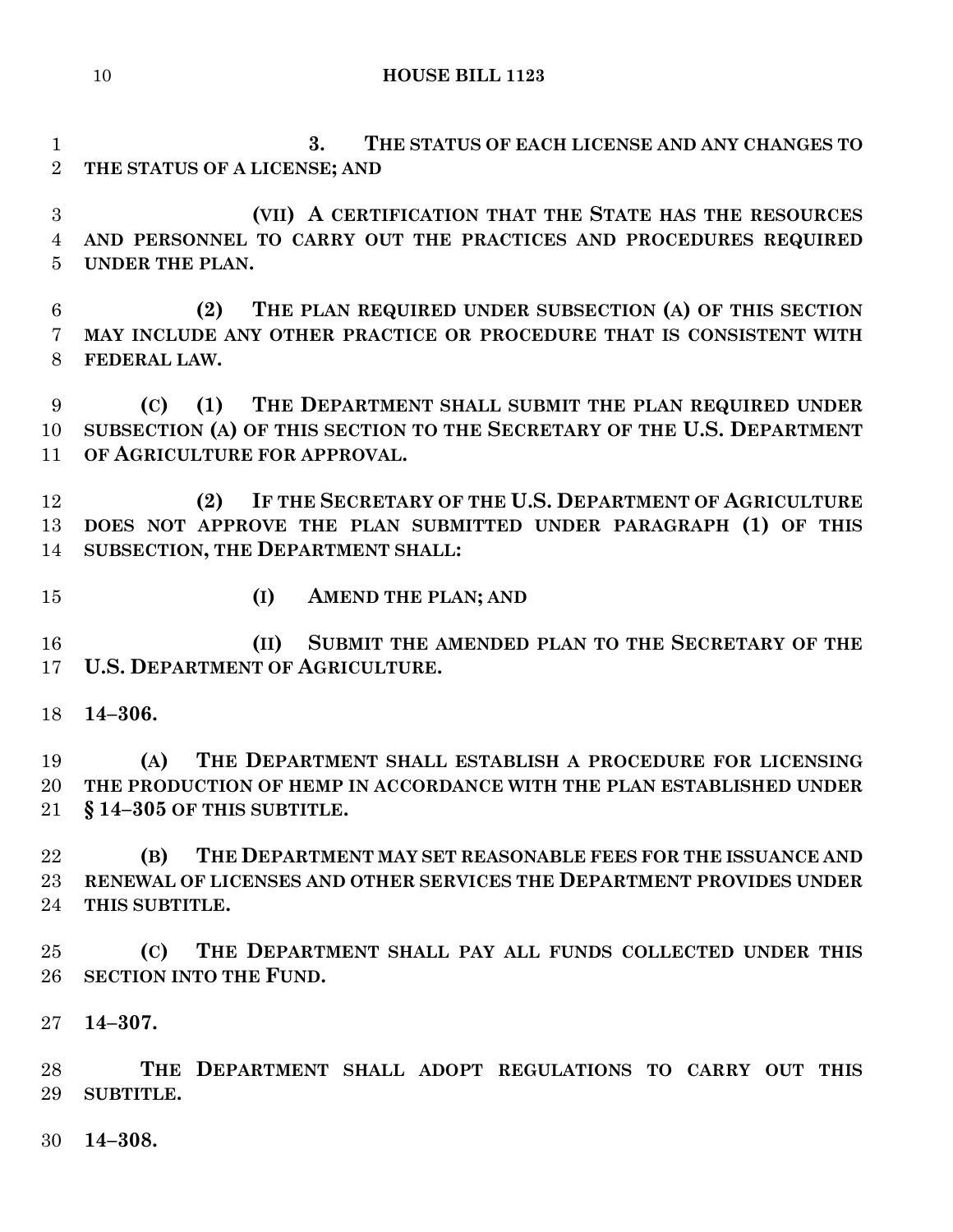**(A) THIS SECTION DOES NOT APPLY TO AN INSTITUTION OF HIGHER EDUCATION OR A PERSON THAT PRODUCES HEMP UNDER THE HEMP RESEARCH PILOT PROGRAM IN ACCORDANCE WITH SUBTITLE 2 OF THIS TITLE.**

 **(B) A PERSON MAY NOT PRODUCE HEMP IN THE STATE UNLESS THE PERSON IS LICENSED BY:**

**(1) THE DEPARTMENT; OR**

**(2) THE SECRETARY OF THE U.S. DEPARTMENT OF AGRICULTURE.**

**14–309.**

**(A) (1) A PERSON MAY NOT KNOWINGLY:**

 **(I) FAIL TO COMPLY WITH THE DEPARTMENT'S PLAN FOR MONITORING AND REGULATING THE PRODUCTION OF HEMP ESTABLISHED UNDER § 14–305 OF THIS SUBTITLE;**

 **(II) MISREPRESENT OR FAIL TO PROVIDE THE LEGAL DESCRIPTION OF LAND ON WHICH HEMP IS PRODUCED;**

- 
- **(III) PRODUCE HEMP WITHOUT A VALID LICENSE; OR**

 **(IV) PRODUCE PLANTS, OR ANY PART OF A PLANT, THAT EXCEEDS A DELTA–9–TETRAHYDROCANNABINOL CONCENTRATION OF 0.3% ON A DRY WEIGHT BASIS.**

 **(2) THE DEPARTMENT SHALL REPORT A PERSON THAT KNOWINGLY VIOLATES THIS SUBTITLE TO THE ATTORNEY GENERAL AND THE U.S. ATTORNEY.**

 **(B) (1) IF THE DEPARTMENT DETERMINES THAT A PERSON NEGLIGENTLY VIOLATED THIS SUBTITLE, THE DEPARTMENT SHALL REQUIRE THE PERSON TO CORRECT THE VIOLATION, INCLUDING REQUIRING THAT:**

 **(I) THE VIOLATION BE CORRECTED BY A REASONABLE DATE; AND**

 **(II) THE PERSON REPORT TO THE DEPARTMENT, AT A FREQUENCY DETERMINED BY THE DEPARTMENT AND FOR A PERIOD OF NOT LESS THAN 2 CALENDAR YEARS, TO VERIFY COMPLIANCE WITH THIS SUBTITLE.**